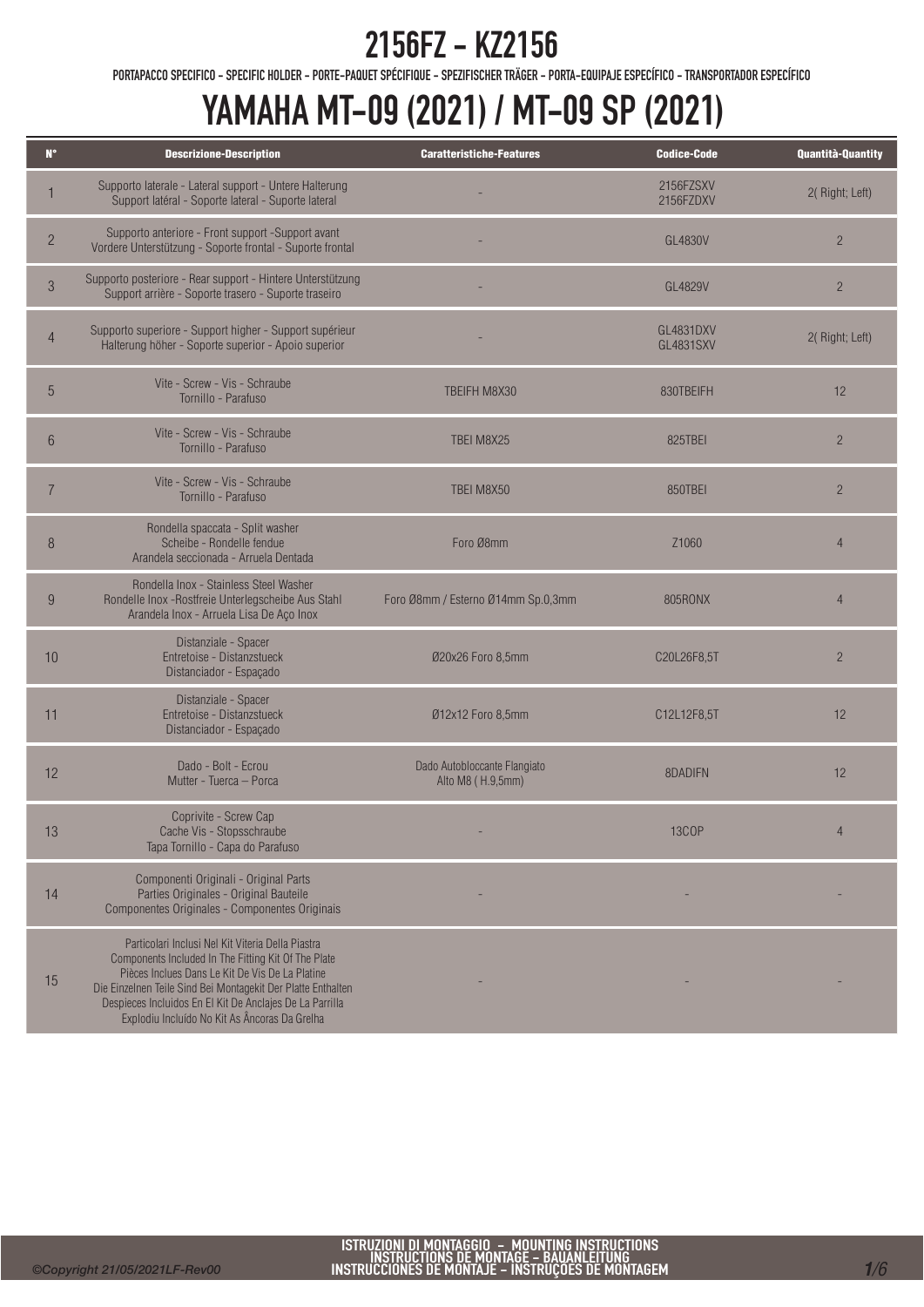PORTAPACCO SPECIFICO - SPECIFIC HOLDER - PORTE-PAQUET SPÉCIFIQUE - SPEZIFISCHER TRÄGER - PORTA-EQUIPAJE ESPECÍFICO - TRANSPORTADOR ESPECÍFICO

YAMAHA MT-09 (2021) / MT-09 SP (2021)





ISTRUZIONI DI MONTAGGIO - MOUNTING INSTRUCTIONS INSTRUCTIONS DE MONTAGE - BAUANLEITUNG INSTRUCCIONES DE MONTAJE - INSTRUÇÕES DE MONTAGEM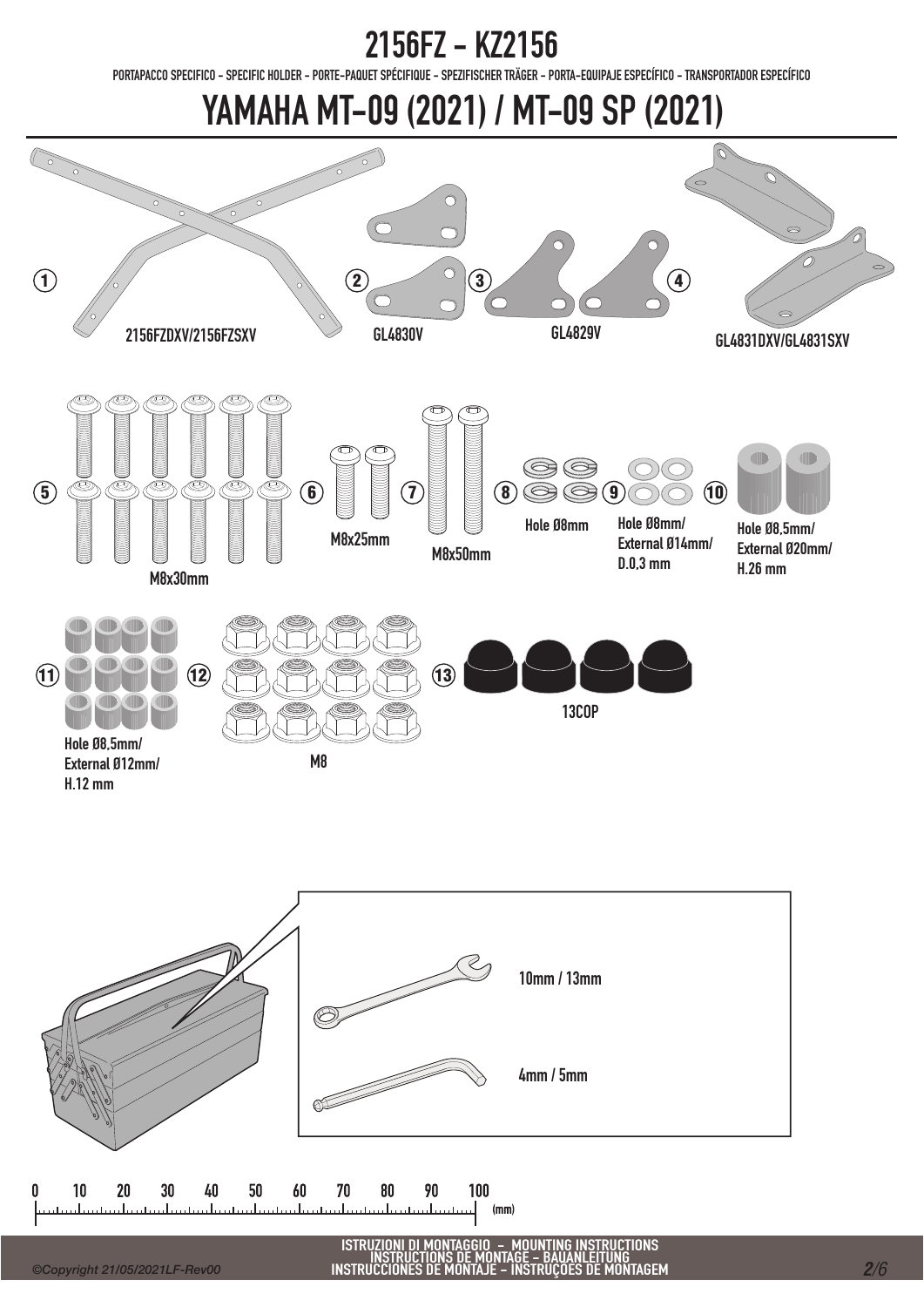PORTAPACCO SPECIFICO - SPECIFIC HOLDER - PORTE-PAQUET SPÉCIFIQUE - SPEZIFISCHER TRÄGER - PORTA-EQUIPAJE ESPECÍFICO - TRANSPORTADOR ESPECÍFICO

# YAMAHA MT-09 (2021) / MT-09 SP (2021)



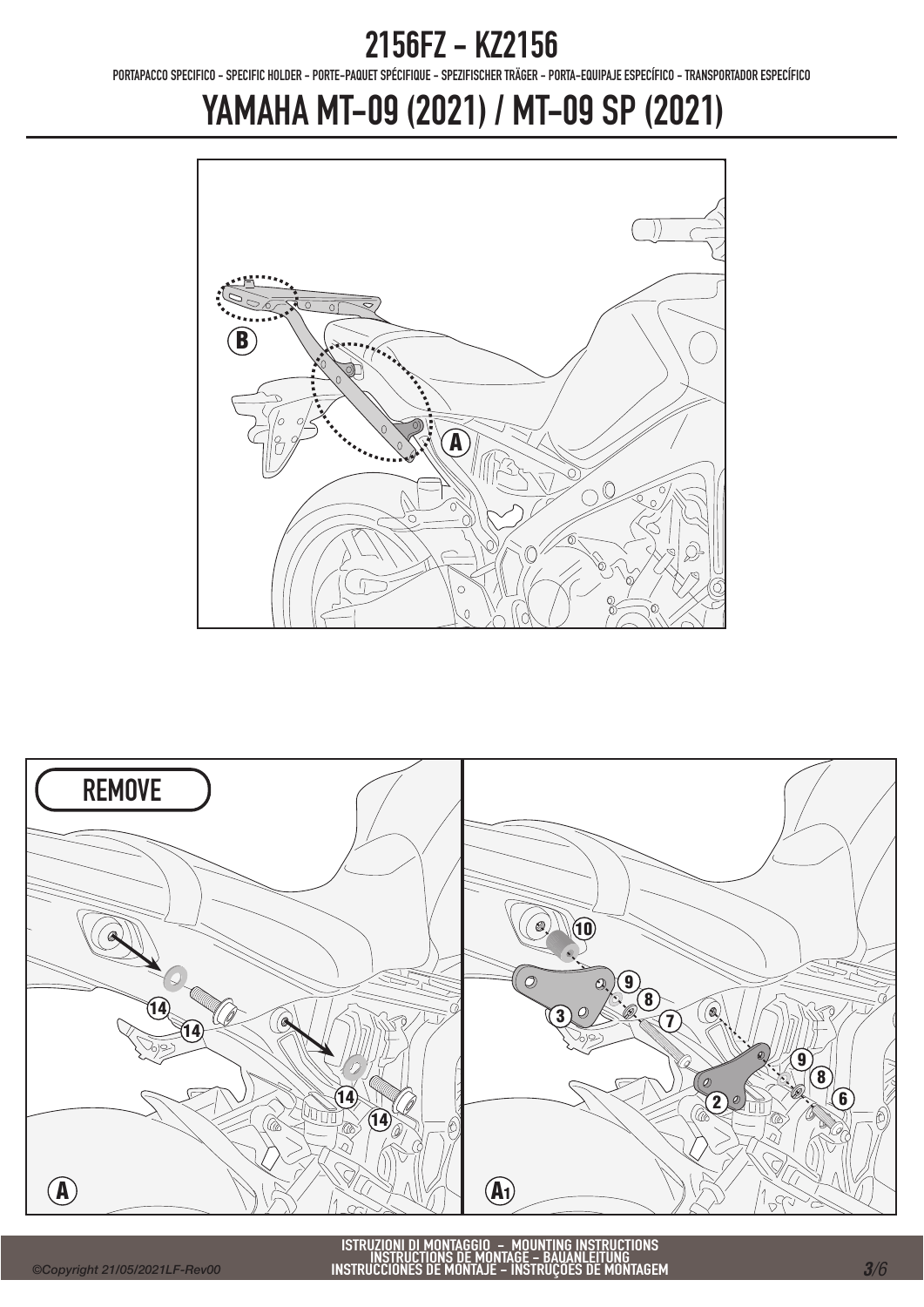PORTAPACCO SPECIFICO - SPECIFIC HOLDER - PORTE-PAQUET SPÉCIFIQUE - SPEZIFISCHER TRÄGER - PORTA-EQUIPAJE ESPECÍFICO - TRANSPORTADOR ESPECÍFICO

# YAMAHA MT-09 (2021) / MT-09 SP (2021)



ITA - Attenzione: Serrando le viti N°5 in figura "A2", il supporto tubolare N°1 si dovrà deformare leggermente. Serrare le viti fino a quando la testa delle stesse andrà in battuta con il distanziale N°11.

ENG - Attention: By tightening screws N ° 5 in figure "A2", the tubular support N °1 will have to deform slightly. Tighten the screws until their head touches the spacer N ° 11.

DEU - Achtung: Beim Anziehen der Schrauben Nr. 5 in Abbildung "A2", sollte sich die Rohrhalterung Nr. 1 leicht verformen. Ziehen Sie die Schrauben an, bis ihre Köpfe mit dem Distanzstück Nr. 11 in Kontakt kommen.

FRA - Attention: En serrant les vis N ° 5 de la figure «A2», le support tubulaire N ° 1 devra se déformer légèrement. Serrer les vis jusqu'à ce que leur tête touche l'entretoise N ° 11.

SPA - Atención: Apretando los tornillos N ° 5 en la figura "A2", el soporte tubular N ° 1 deberá deformarse ligeramente. Apretar los tornillos hasta que su cabeza toque el distanciador N ° 11.

POR - Atenção: Ao apertar os parafusos N ° 5, da figura "A2", o suporte tubular N ° 1 terá de se deformar ligeiramente. Aperte os parafusos até que suas cabeças toquem no espaçador N ° 11.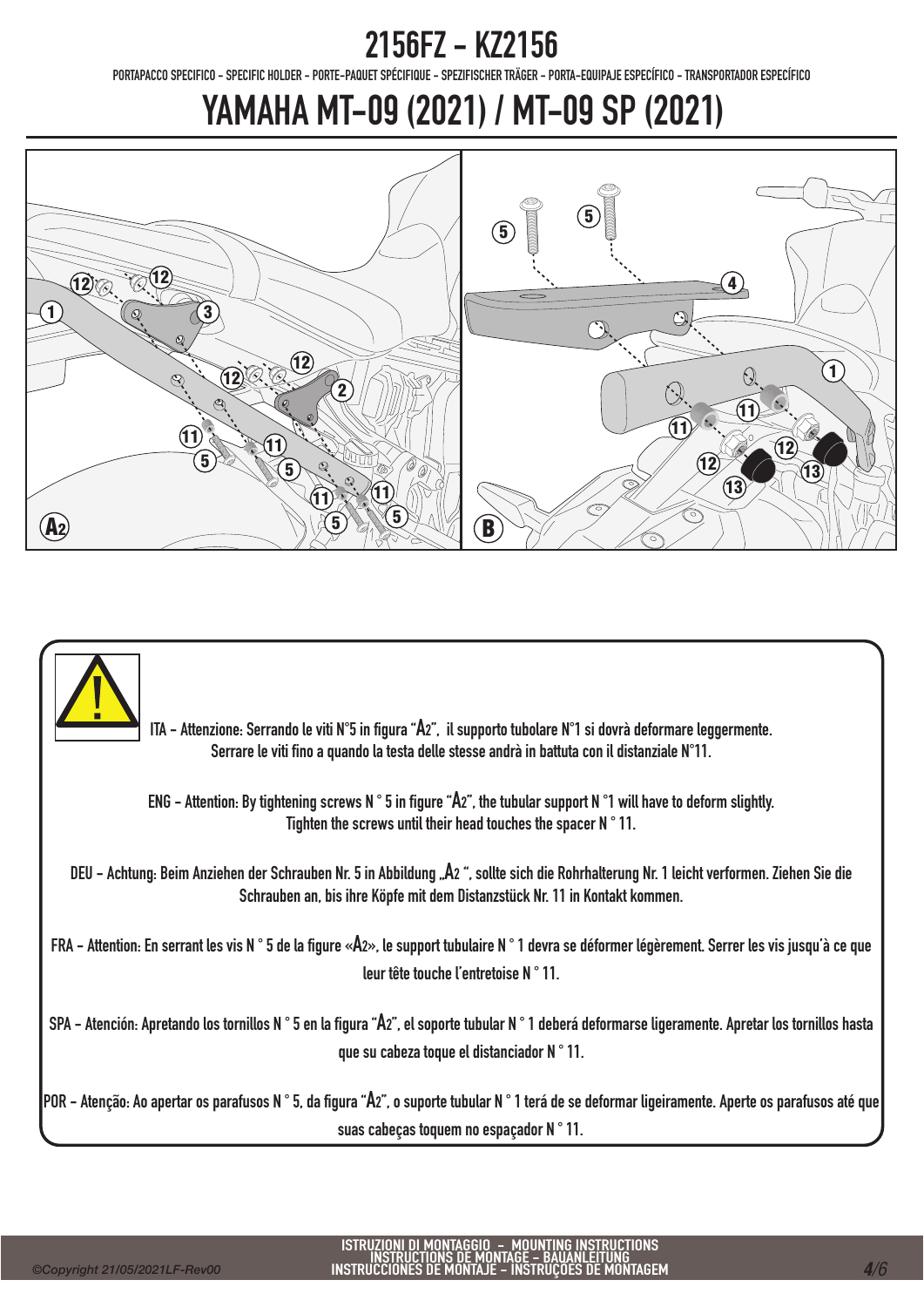PORTAPACCO SPECIFICO - SPECIFIC HOLDER - PORTE-PAQUET SPÉCIFIQUE - SPEZIFISCHER TRÄGER - PORTA-EQUIPAJE ESPECÍFICO - TRANSPORTADOR ESPECÍFICO

# YAMAHA MT-09 (2021) / MT-09 SP (2021)



C